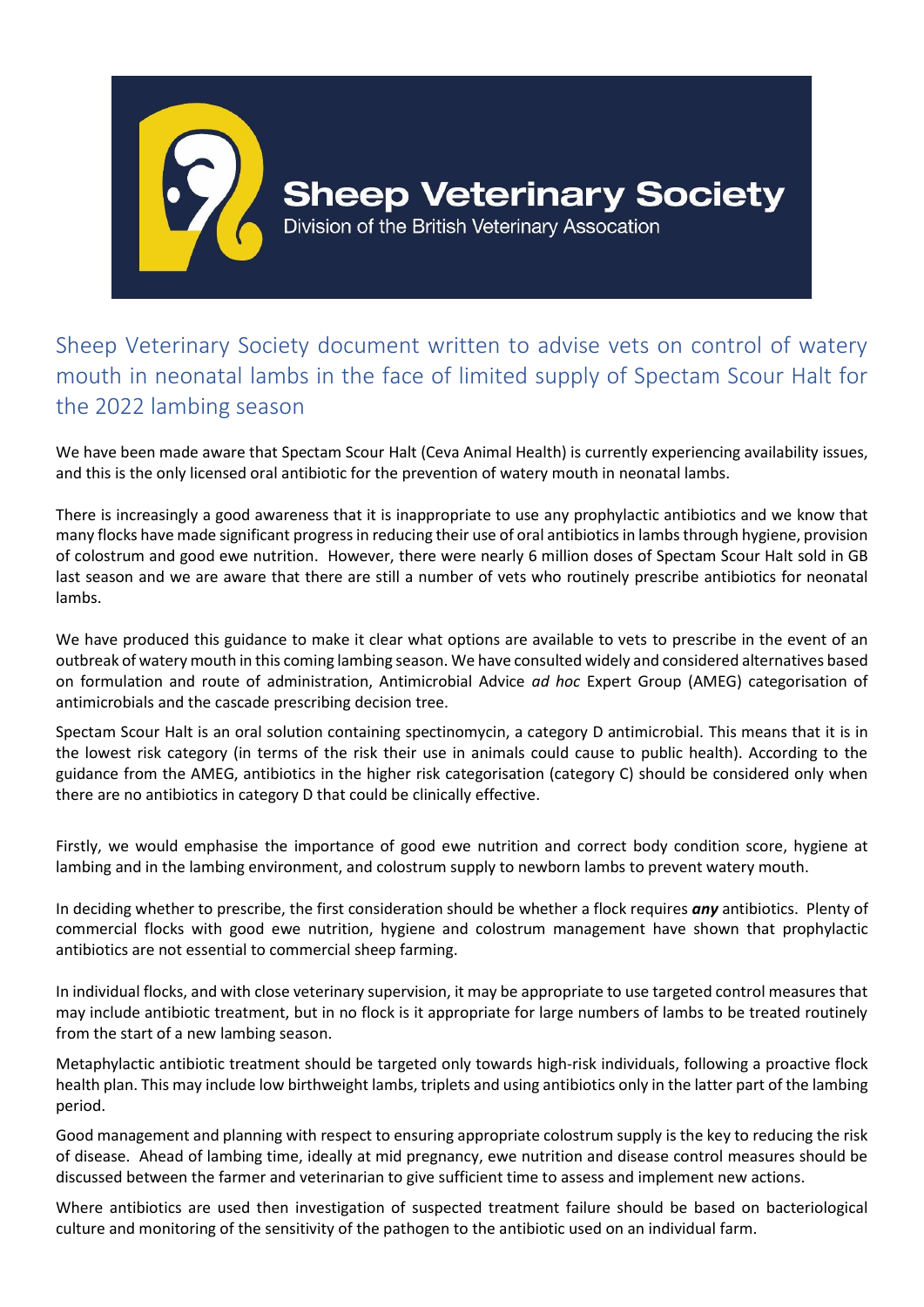There are no other antimicrobials licensed in sheep for prevention of watery mouth. In specific cases, where an unmet clinical need is identified, vets may treat animals under their care in accordance with the cascade as described here <https://www.gov.uk/guidance/the-cascade-prescribing-unauthorised-medicines>

Watery mouth is considered to be a bacterial overgrowth and endotoxaemia in colostrum deprived lambs. In clinical cases, parenteral antibiotics may be more applicable than oral products. For metaphylaxis, oral formulations may be preferred, though the evidence for this is limited.

Parenteral (injectable) antibiotics that are category D include oxytetracycline, benzyl penicillin, ampicillin and amoxicillin. Data from published literature suggests that amoxicillin may be an appropriate choice. From the surveillance results in the UK Veterinary Antibiotic Resistance and Sales Surveillance (VARSS) report, resistance in E coli isolates from neonatal lambs to tetracyclines appears to be higher than other antimicrobial classes tested, although it should be noted that this only represents samples sent to government laboratories, so may not be representative.

There are no alternative oral liquid formulations containing only a category D antimicrobial active that are licensed for sheep in the UK. However, there are oral powders containing category D antimicrobials (including amoxicillin and trimethoprim-sulphonamides) which may be considered under the cascade, as long as the vet is confident that the farmer will be able to mix the powder correctly into liquid form and administer correctly to lambs. This extends to consideration of the shelf life of product once mixed and appropriate disposal of unused liquid (which under no circumstances should be poured down the drain).

Oral solutions / suspensions that may be considered include products containing sulfadiazine (category D) and the aminoglycoside neomycin (category C), licensed in pre-ruminant calves for treatment of diarrhoea, and products containing the aminoglycoside paromomycin (category C), licensed in pre-ruminant calves and in pigs for the treatment of gastrointestinal infections caused by E coli and in sheep, goats and cattle for the treatment of Cryptosporidium.

There is an oral preparation containing spectinomycin (category D) licensed for young piglets in the United States. In exceptional instances where a vet considers that there is not a clinically suitable authorised veterinary medicine available, then he/she can apply to the Veterinary Medicines Directorate (VMD) for a Special Import Certificate to permit the importation of an alternative medicine authorised in another country. In these cases, the vet must ensure that the evidence base for the prescribing decision is robust, giving due consideration to medicines available higher up the cascade order (in this case including authorised products licensed for sheep for a different condition and those licensed for a different species). Further guidance on the responsible use of antibiotics under the cascade can be found here - https://www.gov.uk/guidance/responsible-antibiotic-use-under-the-prescribing-cascade.

Although in the past the prescribing of antibiotic tablets or capsules licensed in companion animals was widespread, this practice is not acceptable as it is not clear that all the excipients of these products have Maximum Residue Limits (MRL) or are on the GB MRL list.

We are aware that some vets are using E. coli vaccines and bovine concentrated lactoserum in sheep flocks. While we commend this approach to preventative flock health, we are not aware of efficacy studies for these products in terms of preventing watery mouth in lambs.

Similarly, we appreciate that probiotics are given to newborn lambs in some flocks. Again this may be preferable to using antibiotics though there is no clear evidence of their value as prophylaxis for watery mouth in flocks from clinical trials, only anecdotal reports with mixed results.

Due to the legalities associated with advertising veterinary medicines, tradenames of alternative products have not been included though the Veterinary Medicines Directorate Product Information Database contains information about veterinary medicines authorised in GB and N. Ireland

<https://www.vmd.defra.gov.uk/productinformationdatabase/search>